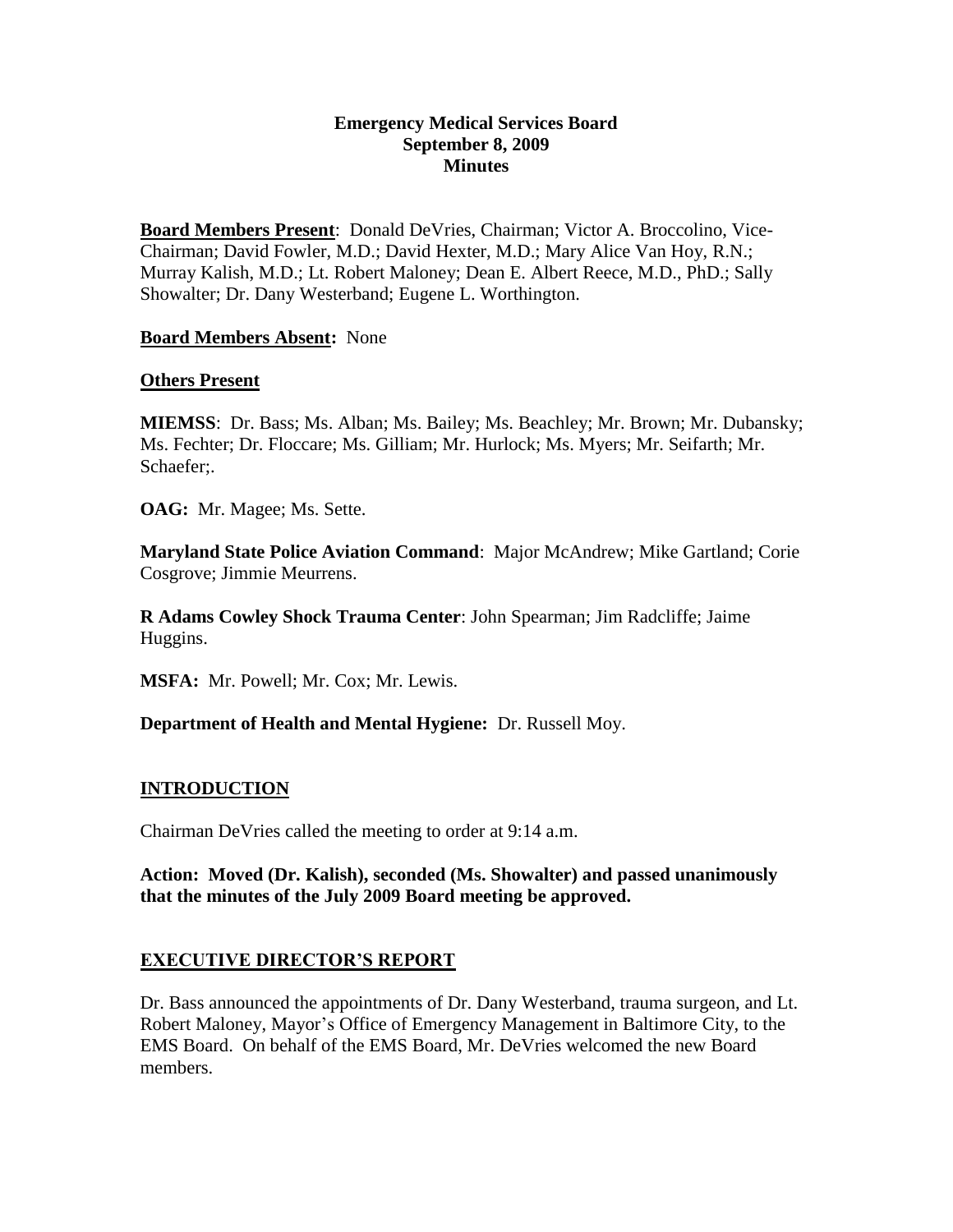Staff Changes. Dr. Bass reported that David Balthis, who retired as a Battalion Chief from Howard County, has joined MIEMSS as the Chief of Information Technology and Communications. He said that Mr. Balthis will be responsible for SYSCOM / EMRC, Communications, IT and Data. Dr. Bass also announced the retirement of Nando Tosti, videographer.

H1N1. The H1N1 virus has been the focus of much activity and planning. There is evidence of an increase in the number of cases. A vaccine should be ready by mid- to late-October. Young people and others with pre-existing conditions are most susceptible. Information on precautions is being circulated. FRED and CHATS are being upgraded which should help improve MIEMSS' ability to monitor the outbreak. Vaccines for the regular seasonal flu are ready and available.

EMAIS®. MIEMSS is finalizing the RFP for the next generation eMAIS®. Highway Safety funding has been made available. If additional funds are needed, MIEMSS may have to re-program funds from its current budget.

National Study Center. Dr. Alan Faden has been named director.

Taskforce for Trauma Regulations. This group is meeting to consider potential changes to the current trauma center regulations which have not changed significantly for many years. Potential changes under discussion include combining level II and III, as well as adding a new level for rural jurisdictions. Any proposed changes will be presented to the Board for approval.

## **REPORT OF THE STATEWIDE EMERGENCY MEDICAL SERVICES ADVISORY COUNCIL**

Dr. Kalish reported that SEMSAC met in August.

SEMSAC approved the Infectious Disease regulations.

An education standards implementation committee was formed to plan for and implement the EMS education standards in Maryland. The education standards are tentatively scheduled to be implemented by the middle of 2012 and will align Maryland with other states in the country in fulfilling the national *EMS Education Agenda for the Future*. The committee will periodically report its progress to SEMSAC and will work in conjunction with other committees to ensure that all educational and operational issues involved with the education standards are addressed.

Dr. Kalish reported that the CoAEMSP Board met in August and approved public safety academies, including fire academies, to apply for paramedic education accreditation on their own. Historically, fire academies had to be affiliated with post-secondary educational institutions (colleges) in order to be eligible for accreditation as a paramedic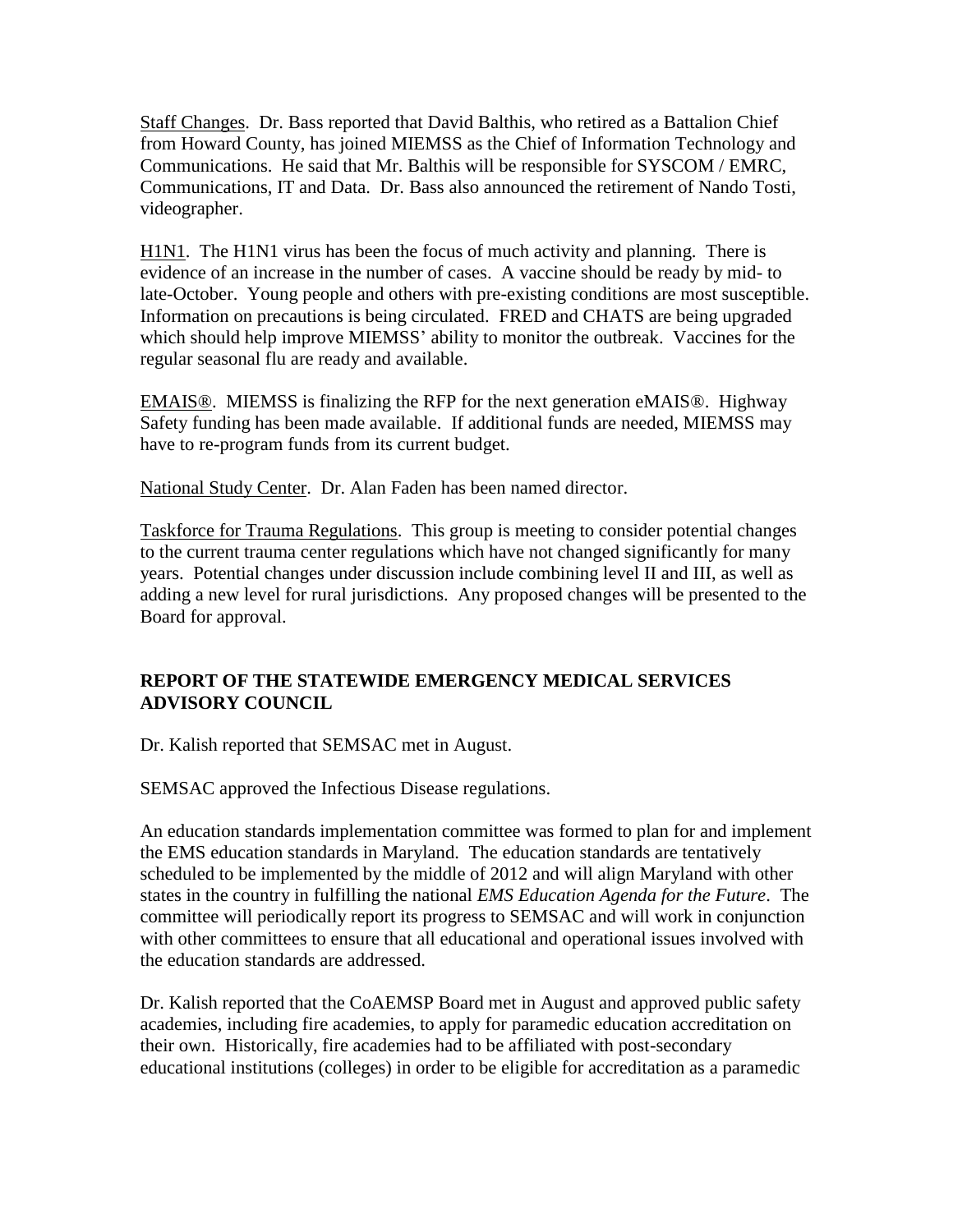program. This action taken by CoAEMSP's Board is a very positive move for Maryland, as it allows for highly successful programs to gain national accreditation.

SEMSAC will consider revised by-laws at its October meeting.

Roland Berg was elected vice chair for SEMSAC.

SEMSAC recommended approval of the budget requests of MFRI, MIEMSS, the Shock Trauma Center and the MSP Aviation Command. The Finance Committee had suggested that MFRI work towards replacing outdated breathing apparatus as soon as possible.

## **REPORT OF THE R ADAMS COWLEY SHOCK TRAUMA CENTER**

John Spearman reported that Shock Trauma Center admissions for July and August were ahead of last year. He said that bed occupancy and operating room cases were also higher. He noted that July and August were particularly busy months. As a result, there had been more capacity alerts, totaling 19 hours in those two months. Lastly, he reported that inter-hospital transports were up by 13%.

Dr. Bass added that the pace of Medevac transports had increased over the summer as expected. The MSP is now on a pace of approximately 2000 to 2100 transports per year, not 1700 as indicated in the early months after the crash. There appeared to be a small increase in the number of transfers from non-trauma to trauma hospitals. Dr. Bass will provide a full update at the next Board meeting.

### **LEGISLATIVE REPORT**

No report.

# **OVERVIEW OF MARYLAND'S PERINATAL SYSTEM**

Dr. Moy from the Department of Health and Mental Hygiene provided an overview of Maryland's perinatal system.

Dr. Moy reported that Maryland's goal is to reduce infant mortality in Maryland by 10% by 2012. The approach is to assess data and target disparities, build on strengths and partnerships and develop a comprehensive systems approach. The goals are to help ensure that women gain access to good care, to encourage planned pregnancies and to improve the quality of perinatal and post-delivery care. The strategy is based on developing comprehensive women's health centers, expediting Medicaid eligibility, and implementing standardized hospital discharge protocols.

Infant mortality in Maryland has been reduced by 32% in Maryland since 1982, but recent progress has stalled. Baltimore City, Prince George's, Somerset and Dorchester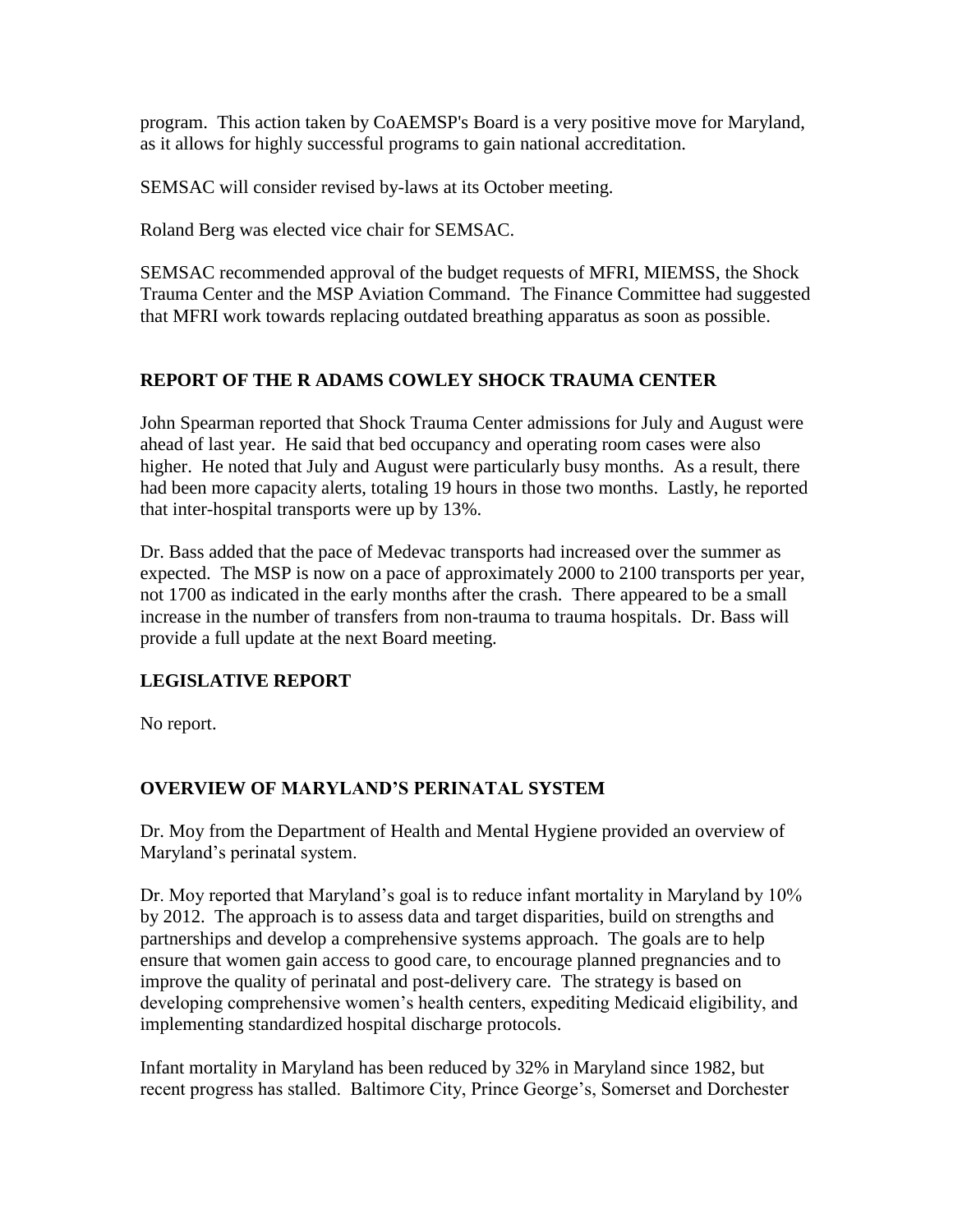counties have the highest infant mortality rates. Rates of mortality are 3 times higher for blacks than whites. Preterm delivery, low birth weight and congenital anomalies are the leading causes of infant mortality. Unintended pregnancies increase risk two-fold, and over 43% of pregnancies in Maryland are unintended. Lack of early prenatal care increases infant mortality by 40%. Multiple births, which have increased by 70% since 1980, also put the infant at greater risk. Racial disparities go beyond socio-economic factors, as college educated black women have worse pregnancy outcomes that educated Whites, Hispanics and Asians. Comprehensive prenatal care and risk-appropriate care are the proven interventions to reduce mortality. Maryland centers are identified as level I, II and III, with III being the highest level. The mortality rates for Level III hospitals have improved by 22% since 1994. The intervention points being addressed are preconception, pre-natal and post-delivery. DHMH uses community-based interventions, increasing cultural competency and health literacy, tracking trends, and partnering with other programs that address poverty, poor housing, etc., in its efforts to reduce infant mortality.

Ms. Bailey provided information on how Maryland's perinatal designation process fits into the state's plan. MIEMSS, with Board approval, designates and verifies each hospital's compliance with specialty care standards and evaluates appropriateness and capability to provide specialty care services according to the standards by reviewing hospital designation applications and conducting on-site hospital visits with expert teams. The goals of the process are to reduce infant harm, decrease infant mortality and ensure safe and quality perinatal care. MIEMSS also receives and evaluates patient care data to help monitor for compliance and quality assurance. MIEMSS, along with DHMH, MPSV and NPIC are also using e-mail/listserv, monthly conference calls, site visits, workshops, critical event training and the use of simulation to practice emergencies to educate and improve outcomes.

### **OLD BUSINESS**

12-Lead Education Standards. Dr. Alcorta presented an overview of the educational standards for the 12-lead competency program that were developed in consultation with MSFA and ED experts throughout the State.

### **Action: Moved (Mr. Broccolino), seconded (Ms. Van Hoy), and passed unanimously to adopt the 12-lead standard educational competency program as presented.**

MSP Helicopter Safety Equipment. Major McAndrew reported that TAWS systems has been purchased and pilots are being trained in its use. Electronic locator transmitters have been purchased and installed. Three sets of night goggles have been purchased for the aircraft that most frequently travel in mountainous areas. The MSP is negotiating with a bidder for the fight simulator; initial bids were over the amount allocated.

Draft STEMI Regulations. After earlier drafts were written and discussed over the past year or 18 months, staff is working on further revisions to the draft STEMI regulations.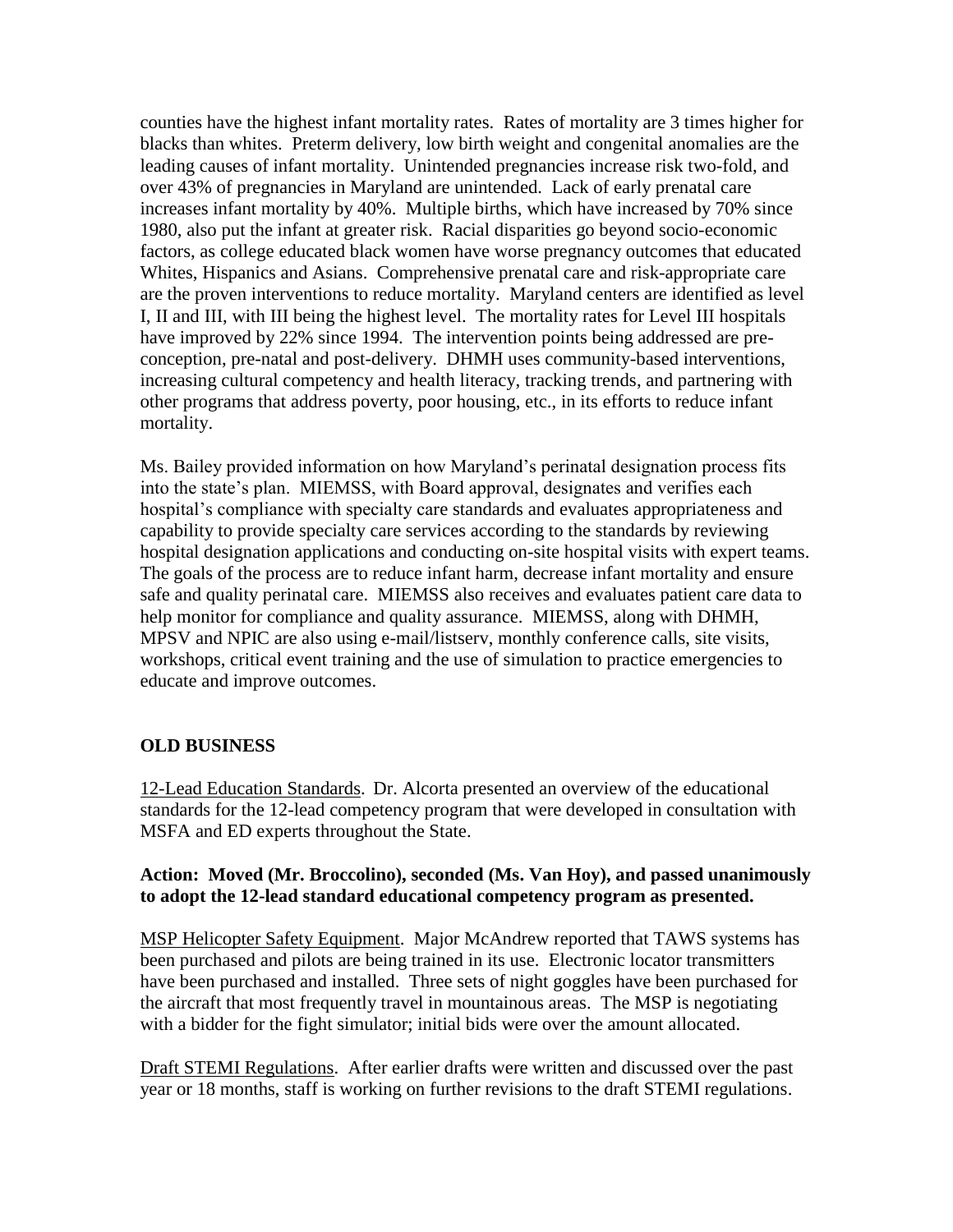After consensus building with the MHCC and other interested parties, a draft will be brought back to the Board.

Infection Control Regulations. Ms. Sette provided a brief overview of the regulations which had been previously presented to the Board. The MSFA and other interested parties are in agreement with the document.

**Action: Dr. Kalish moved, and Ms. Van Hoy seconded a motion to approve the Infection Control Regulations. The motion passed.** 

**NEW BUSINESS**

**There was no new business.**

### **Action: Moved (Dr. Reece), seconded (Dr. Fowler), and passed unanimously to adjourn to Closed Session.**

The purpose of the closed session was to carry out administrative functions under State Government Article §10-502(b), to obtain legal advice from counsel under State Government Article § 10-508 (a) (7) and to discuss certain site reviews and maintain certain records and information in confidence as required by Health Occupations Article §14-506 (b) under State Government Article § 10-508(a) (13).

The closed session was attended by:

**Board Members Present**: Donald DeVries, Chairman; Victor A. Broccolino, Vice-Chairman; David Fowler, M.D.; David Hexter, M.D.; Mary Alice Van Hoy, R.N.; Murray Kalish, M.D.; Lt. Robert Maloney; Dean E. Albert Reece, M.D., PhD.; Sally Showalter; Dr. Dany Westerband; Eugene L. Worthington.

### **Others Present**:

**MIEMSS**: Dr. Bass; Dr. Alcorta; Mr. Brown; Mr. Dubansky; Ms. Myers; Mr. Schaefer.

**OAG:** Mr. Magee; Ms. Sette.

**MSP**: Major McAndrew.

**STC**: John Spearman.

The Board reviewed and approved the proposed budgets of the entities which require such Board action before submission to the Governor.